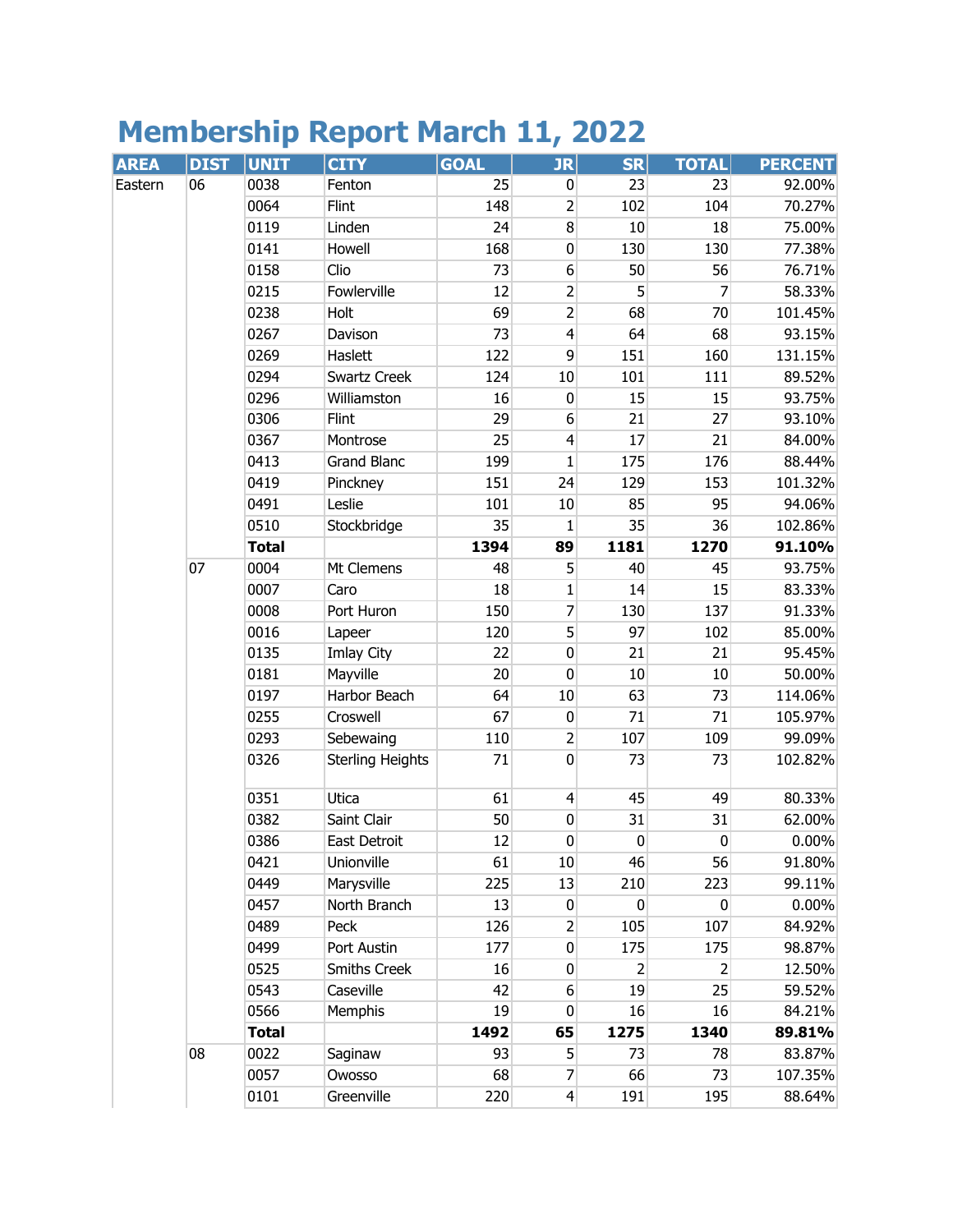|          |              | 0125         | <b>Birch Run</b>     | 12   | $\mathbf 0$             | 8    | 8    | 66.67%  |
|----------|--------------|--------------|----------------------|------|-------------------------|------|------|---------|
|          |              | 0150         | Frankenmuth          | 58   | $\overline{\mathbf{4}}$ | 40   | 44   | 75.86%  |
|          |              | 0153         | Saint Johns          | 99   | 13                      | 86   | 99   | 100.00% |
|          |              | 0175         | Saranac              | 127  | $\overline{\mathbf{4}}$ | 112  | 116  | 91.34%  |
|          |              | 0182         | Hubbardston          | 115  | $\pmb{0}$               | 71   | 71   | 61.74%  |
|          |              | 0203         | Belding              | 153  | $\overline{c}$          | 152  | 154  | 100.65% |
|          |              | 0212         | Chesaning            | 38   | $\overline{2}$          | 32   | 34   | 89.47%  |
|          |              | 0248         | Laingsburg           | 140  | $\overline{2}$          | 139  | 141  | 100.71% |
|          |              | 0256         | Saint Louis          | 41   | $\pmb{0}$               | 34   | 34   | 82.93%  |
|          |              | 0295         | Breckenridge         | 82   | 6                       | 72   | 78   | 95.12%  |
|          |              | 0380         | Carson City          | 157  | 9                       | 145  | 154  | 98.09%  |
|          |              | 0412         | Bath                 | 196  | 1                       | 177  | 178  | 90.82%  |
|          |              | 0439         | Saginaw              | 264  | $\mathbf{1}$            | 240  | 241  | 91.29%  |
|          |              | 0452         | Stanton              | 148  | $\overline{\mathbf{4}}$ | 116  | 120  | 81.08%  |
|          |              | <b>Total</b> |                      | 2011 | 64                      | 1754 | 1818 | 90.40%  |
|          | 18           | 0014         | Birmingham-<br>Troy  | 85   | 1                       | 63   | 64   | 75.29%  |
|          |              | 0020         | Pontiac              | 40   | 8                       | 32   | 40   | 100.00% |
|          |              | 0063         | Clarkston            | 93   | $\pmb{0}$               | 63   | 63   | 67.74%  |
|          |              | 0108         | Oxford               | 159  | 15                      | 111  | 126  | 79.25%  |
|          |              | 0143         | Auburn Hills         | 100  | 5                       | 72   | 77   | 77.00%  |
|          |              | 0149         | Holly                | 17   | $\overline{0}$          | 21   | 21   | 123.53% |
|          |              | 0172         | Rochester            | 27   | 3                       | 22   | 25   | 92.59%  |
|          |              | 0216         | Milford              | 171  | $\overline{7}$          | 164  | 171  | 100.00% |
|          |              | 0224         | Wixom                | 50   | $\pmb{0}$               | 37   | 37   | 74.00%  |
|          |              | 0233         | Lake Orion           | 167  | $\overline{\mathbf{3}}$ | 133  | 136  | 81.44%  |
|          |              | 0253         | Royal Oak            | 179  | $\overline{\mathbf{4}}$ | 152  | 156  | 87.15%  |
|          |              | 0346         | Farmington           | 118  | $6\,$                   | 95   | 101  | 85.59%  |
|          |              | 0374         | <b>Berkley</b>       | 161  | $\pmb{0}$               | 146  | 146  | 90.68%  |
|          |              | 0377         | Waterford            | 234  | 2                       | 175  | 177  | 75.64%  |
|          |              | <b>Total</b> |                      | 1601 | 54                      | 1286 | 1340 | 83.70%  |
|          | <b>Total</b> |              |                      | 6498 | 272                     | 5496 | 5768 | 88.77%  |
| Lower    | 09           | 0009         | Muskegon             | 20   | 0                       | 18   | 18   | 90.00%  |
| Northern |              | 0010         | Manistee             | 143  | $\overline{4}$          | 118  | 122  | 85.31%  |
|          |              | 0035         | <b>Traverse City</b> | 41   | $\overline{2}$          | 36   | 38   | 92.68%  |
|          |              | 0069         | Whitehall            | 169  | $\mathbf 1$             | 159  | 160  | 94.67%  |
|          |              | 0076         | Ludington            | 278  | 1                       | 244  | 245  | 88.13%  |
|          |              | 0094         | Cadillac             | 131  | $\overline{\mathbf{3}}$ | 127  | 130  | 99.24%  |
|          |              | 0120         | Suttons Bay          | 14   | $\mathbf 0$             | 12   | 12   | 85.71%  |
|          |              | 0219         | Fife Lake            | 194  | 10                      | 158  | 168  | 86.60%  |
|          |              | 0221         | Frankfort            | 38   | $\bf{0}$                | 38   | 38   | 100.00% |
|          |              | 0289         | Williamsburg         | 13   | $\pmb{0}$               | 12   | 12   | 92.31%  |
|          |              | 0297         | Ravenna              | 71   | $\overline{\mathbf{r}}$ | 46   | 50   | 70.42%  |
|          |              | 0300         | Lake City            | 171  | $\overline{7}$          | 153  | 160  | 93.57%  |
|          |              | 0381         | Newaygo              | 237  | 5                       | 215  | 220  | 92.83%  |
|          |              | 0397         | Holton               | 178  | 1                       | 144  | 145  | 81.46%  |
|          |              | 0411         | Hesperia             | 121  | $\boldsymbol{0}$        | 101  | 101  | 83.47%  |
|          |              |              |                      |      |                         |      |      |         |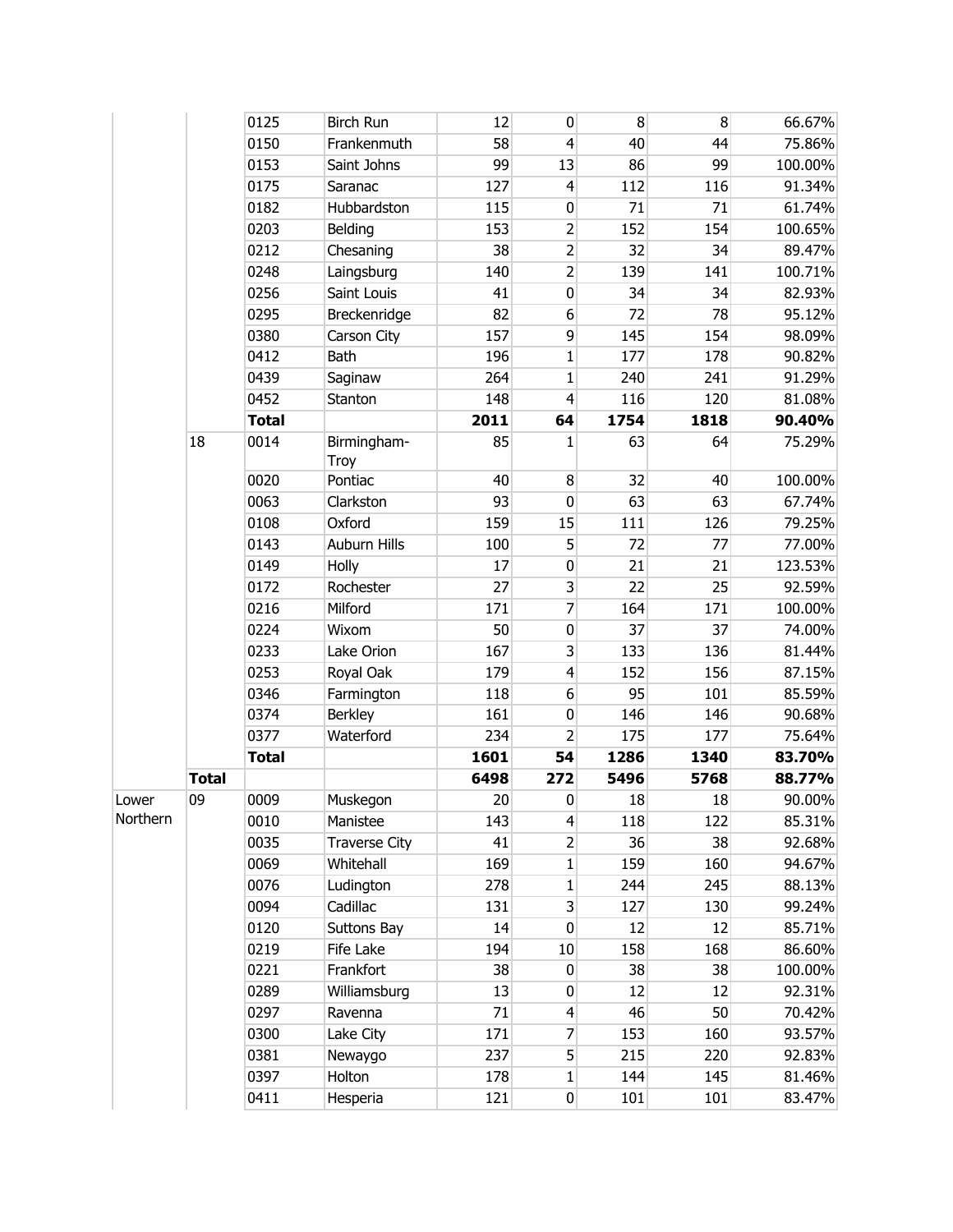|          |              | 0531         | Copemish              | 28              | $\mathbf{1}$            | 15              | 16          | 57.14%  |
|----------|--------------|--------------|-----------------------|-----------------|-------------------------|-----------------|-------------|---------|
|          |              | <b>Total</b> |                       | 1847            | 39                      | 1596            | 1635        | 88.52%  |
|          | 10           | 0018         | Bay City              | 94              | $\mathbf 0$             | 90              | 90          | 95.74%  |
|          |              | 0098         | <b>Big Rapids</b>     | 30              | $\pmb{0}$               | 25              | 25          | 83.33%  |
|          |              | 0104         | Standish              | 104             | 3                       | 78              | 81          | 77.88%  |
|          |              | 0106         | Grayling              | 33              | $\vert 4 \vert$         | 23              | 27          | 81.82%  |
|          |              | 0110         | Mount Pleasant        | 29              | $\mathbf 0$             | 31              | 31          | 106.90% |
|          |              | 0162         | Luzerne               | 80              | 5                       | 75              | 80          | 100.00% |
|          |              | 0165         | Midland               | 145             | 5                       | 118             | 123         | 84.83%  |
|          |              | 0171         | Gladwin               | 30              | $\overline{4}$          | 22              | 26          | 86.67%  |
|          |              | 0211         | East Tawas            | 48              | $\sqrt{6}$              | 33              | 39          | 81.25%  |
|          |              | 0239         | Linwood               | 61              | 2                       | 55              | 57          | 93.44%  |
|          |              | 0240         | Blanchard             | 67              | $\overline{\mathbf{3}}$ | 64              | 67          | 100.00% |
|          |              | 0245         | Prudenville           | 30 <sup>°</sup> | $\pmb{0}$               | 21              | 21          | 70.00%  |
|          |              | 0254         | Mikado                | 65              | $\overline{\mathbf{3}}$ | 53              | 56          | 86.15%  |
|          |              | 0273         | Temple                | 25              | $\overline{c}$          | 27              | 29          | 116.00% |
|          |              | 0274         | Oscoda                | 162             | $\pmb{0}$               | 114             | 114         | 70.37%  |
|          |              | 0370         | Prescott              | 146             | $\boldsymbol{6}$        | 121             | 127         | 86.99%  |
|          |              | 0404         | Harrison              | 148             | $\pmb{0}$               | 129             | 129         | 87.16%  |
|          |              | 0416         | Saint Helen           | 186             | $\overline{2}$          | 160             | 162         | 87.10%  |
|          |              | 0422         | Hale                  | 104             | $\mathbf{1}$            | 98              | 99          | 95.19%  |
|          |              | 0443         | Sanford               | 189             | $\overline{c}$          | 176             | 178         | 94.18%  |
|          |              | 0473         | Barryton              | 11              | $\pmb{0}$               | 12              | 12          | 109.09% |
|          |              | 0554         | Morley                | 47              | $\pmb{0}$               | 15              | 15          | 31.91%  |
|          |              | 0558         | Farwell               | 194             | $\mathbf 0$             | 151             | 151         | 77.84%  |
|          |              | <b>Total</b> |                       | 2028            | 48                      | 1691            | 1739        | 85.75%  |
|          | 19           | 0122         | Wolverine             | 43              | 1                       | 40              | 41          | 95.35%  |
|          |              | 0159         | Mackinaw City         | 163             | $\overline{c}$          | 155             | 157         | 96.32%  |
|          |              | 0198         | Lewiston              | 134             | $\overline{0}$          | 114             | 114         | 85.07%  |
|          |              | 0226         | Charlevoix            | 19              | $\pmb{0}$               | 15              | 15          | 78.95%  |
|          |              | 0227         | East Jordan           | 40              | 1                       | 30              | 31          | 77.50%  |
|          |              | 0281         | <b>Harbor Springs</b> | 119             | $6 \overline{6}$        | 135             | 141         | 118.49% |
|          |              | 0317         | Onaway                | 27              | $\overline{0}$          | 20 <sup>°</sup> | 20          | 74.07%  |
|          |              | 0463         | South Boardman        | 33              | $\overline{4}$          | 30              | 34          | 103.03% |
|          |              | <b>Total</b> |                       | 578             | 14                      | 539             | 553         | 95.67%  |
|          | <b>Total</b> |              |                       | 4453            | 101                     | 3826            | 3927        | 88.19%  |
| Southern | 01           | 0032         | Livonia               | 316             | 9                       | 243             | 252         | 79.75%  |
|          |              | 0147         | Northville            | 61              | $\mathbf 0$             | 51              | 51          | 83.61%  |
|          |              | 0375         | Detroit               | 10              | $\mathbf 0$             | 1               | $\mathbf 1$ | 10.00%  |
|          |              | <b>Total</b> |                       | 387             | 9                       | 295             | 304         | 78.55%  |
|          | 16           | 0067         | Lincoln Park          | 79              | 5                       | 79              | 84          | 106.33% |
|          |              | 0111         | Wayne                 | 22              | $\mathbf 0$             | 20              | 20          | 90.91%  |
|          |              | 0200         | Taylor                | 77              | $\bf{0}$                | 67              | 67          | 87.01%  |
|          |              | 0217         | Wyandotte             | 565             | 1                       | 460             | 461         | 81.59%  |
|          |              | 0231         | New Boston            | 17              | $\overline{0}$          | 14              | 14          | 82.35%  |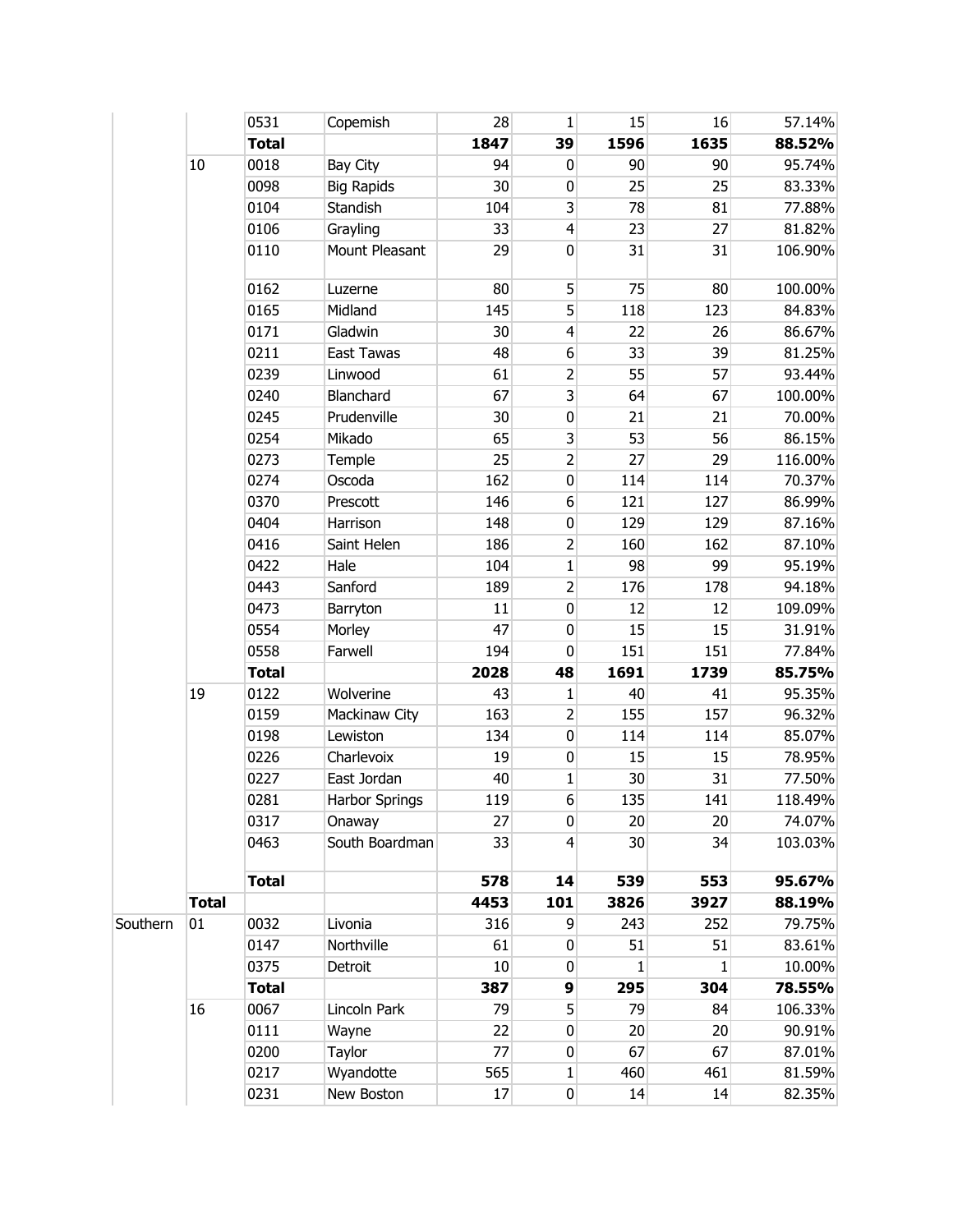|             |              | 0232         | Dearborn<br>Heights   | 182  | $\vert 4 \vert$         | 133            | 137            | 75.27%  |
|-------------|--------------|--------------|-----------------------|------|-------------------------|----------------|----------------|---------|
|             |              | 0364         | Dearborn              | 134  | $\overline{\mathbf{3}}$ | 103            | 106            | 79.10%  |
|             |              | 0389         | Riverview             | 97   | $\overline{2}$          | 102            | 104            | 107.22% |
|             |              | 0396         | Garden City           | 252  | 7                       | 234            | 241            | 95.63%  |
|             |              | 0409         | Allen Park            | 92   | 5                       | 67             | 72             | 78.26%  |
|             |              | 0426         | Trenton               | 109  | $\overline{4}$          | 90             | 94             | 86.24%  |
|             |              | 0472         | Melvindale            | 10   | 0                       | 10             | 10             | 100.00% |
|             |              | <b>Total</b> |                       | 1636 | 31                      | 1379           | 1410           | 86.19%  |
|             | <b>Total</b> |              |                       | 2023 | 40                      | 1674           | 1714           | 84.73%  |
| <b>UPAA</b> | 12           | 0003         | Sault Sainte<br>Marie | 185  | 0                       | 171            | 171            | 92.43%  |
|             |              | 0005         | Ironwood              | 40   | $\overline{4}$          | 16             | 20             | 50.00%  |
|             |              | 0011         | Wakefield             | 32   | $\pmb{0}$               | 16             | 16             | 50.00%  |
|             |              | 0017         | <b>Iron River</b>     | 34   | $\overline{7}$          | 27             | 34             | 100.00% |
|             |              | 0021         | Stambaugh             | 90   | 5                       | 66             | 71             | 78.89%  |
|             |              | 0027         | Bessemer              | 24   | $\pmb{0}$               | $\overline{2}$ | $\overline{2}$ | 8.33%   |
|             |              | 0041         | Ewen                  | 24   | 0                       | 22             | 22             | 91.67%  |
|             |              | 0043         | Stephenson            | 27   | $\mathbf 0$             | 23             | 23             | 85.19%  |
|             |              | 0044         | Marquette             | 384  | 17                      | 327            | 344            | 89.58%  |
|             |              | 0050         | <b>Iron Mountain</b>  | 51   | $\overline{9}$          | 43             | 52             | 101.96% |
|             |              | 0071         | Gladstone             | 105  | 1                       | 91             | 92             | 87.62%  |
|             |              | 0074         | Newberry              | 168  | $\overline{2}$          | 144            | 146            | 86.90%  |
|             |              | 0082         | Escanaba              | 10   | $\mathbf 0$             | 9              | 9              | 90.00%  |
|             |              | 0090         | Lake Linden           | 97   | 13                      | 88             | 101            | 104.12% |
|             |              | 0092         | Rockland              | 41   | $\pmb{0}$               | 36             | 36             | 87.80%  |
|             |              | 0114         | Greenwood             | 66   | 1                       | 64             | 65             | 98.48%  |
|             |              | 0115         | Escanaba River        | 23   | $\pmb{0}$               | 18             | 18             | 78.26%  |
|             |              | 0131         | Munising              | 163  | 1                       | 113            | 114            | 69.94%  |
|             |              | 0146         | Menominee             | 244  | $\overline{\mathbf{3}}$ | 224            | 227            | 93.03%  |
|             |              | 0186         | Hancock               | 17   | $\pmb{0}$               | 15             | 15             | 88.24%  |
|             |              | 0244         | Powers                | 24   | $\mathbf{1}$            | 17             | 18             | 75.00%  |
|             |              | 0290         | Engadine              | 52   | 3                       | 40             | 43             | 82.69%  |
|             |              | 0301         | Rapid River           | 13   | $\mathbf 0$             | 10             | 10             | 76.92%  |
|             |              | 0340         | Hermansville          | 23   | $\mathbf{1}$            | 20             | 21             | 91.30%  |
|             |              | 0349         | Little Lake           | 137  | 17                      | 114            | 131            | 95.62%  |
|             |              | 0393         | Hulbert               | 82   | $\overline{2}$          | 66             | 68             | 82.93%  |
|             |              | 0438         | <b>Bark River</b>     | 23   | $\mathbf 0$             | 21             | 21             | 91.30%  |
|             |              | 0444         | Baraga                | 22   | $\pmb{0}$               | 16             | 16             | 72.73%  |
|             |              | 0487         | Carney                | 15   | 0                       | $\mathbf 0$    | 0              | 0.00%   |
|             |              | 0540         | Perkins               | 20   | $\mathbf 0$             | 18             | 18             | 90.00%  |
|             |              | 0559         | Rock                  | 35   | $\overline{4}$          | 26             | 30             | 85.71%  |
|             |              | <b>Total</b> |                       | 2271 | 91                      | 1863           | 1954           | 86.04%  |
|             | <b>Total</b> |              |                       | 2271 | 91                      | 1863           | 1954           | 86.04%  |
| Western     | 02           | 0029         | Jackson               | 214  | 7                       | 181            | 188            | 87.85%  |
|             |              | 0034         | Tecumseh              | 104  | $1\vert$                | 93             | 94             | 90.38%  |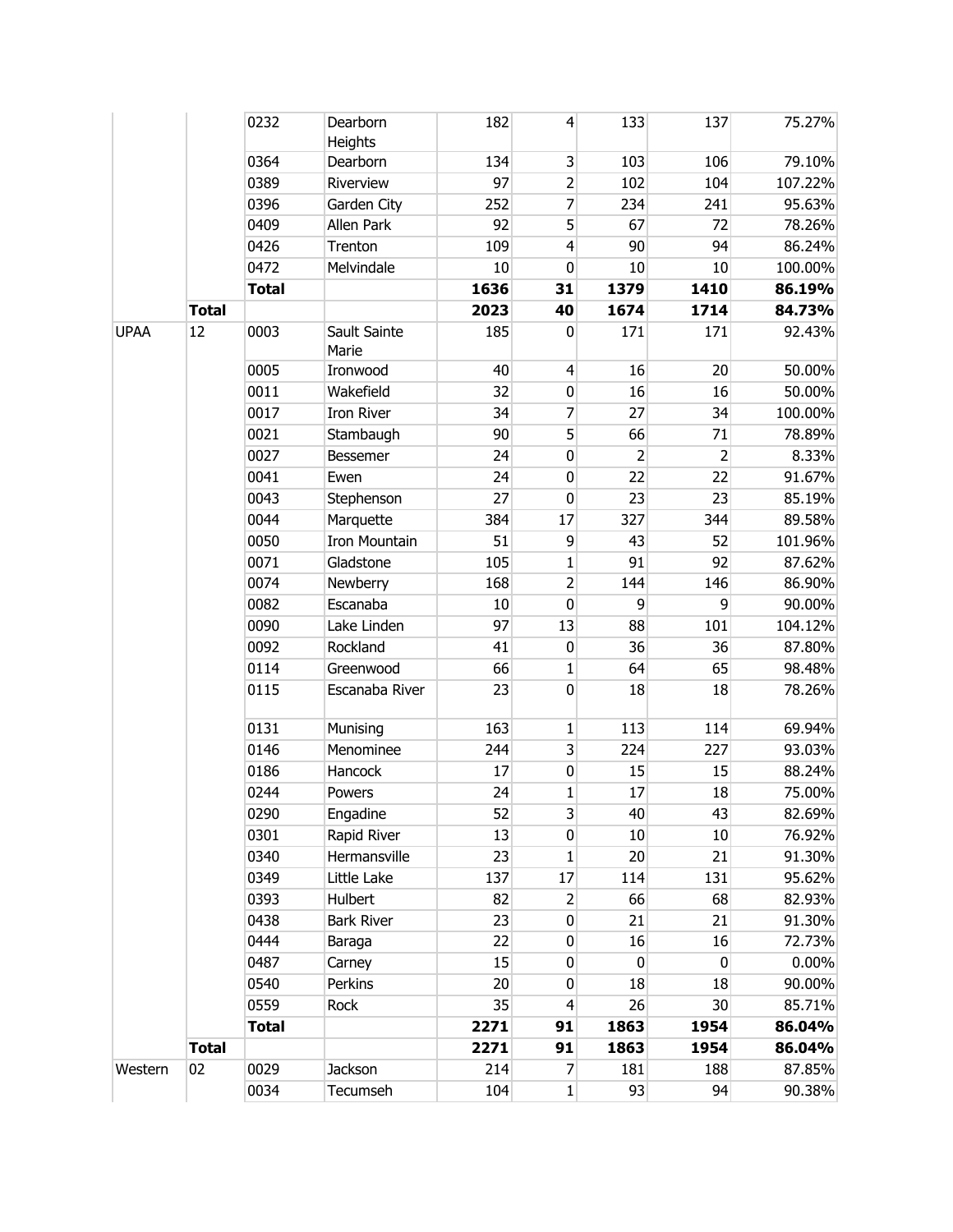|    | 0066         | Carleton               | 31   | $\overline{2}$ | 17             | 19   | 61.29%  |
|----|--------------|------------------------|------|----------------|----------------|------|---------|
|    | 0072         | Dundee                 | 33   | 1              | 31             | 32   | 96.97%  |
|    | 0081         | Concord                | 26   | $\overline{2}$ | 22             | 24   | 92.31%  |
|    | 0097         | Adrian                 | 114  | 0              | 108            | 108  | 94.74%  |
|    | 0117         | Manchester             | 65   | 8              | 55             | 63   | 96.92%  |
|    | 0155         | <b>Britton</b>         | 19   | 1              | 15             | 16   | 84.21%  |
|    | 0180         | Hudson                 | 76   | $\overline{2}$ | 63             | 65   | 85.53%  |
|    | 0192         | Temperance             | 42   | $\overline{2}$ | 43             | 45   | 107.14% |
|    | 0193         | Luna Pier              | 16   | 0              | 13             | 13   | 81.25%  |
|    | 0268         | Milan                  | 37   | 4              | 34             | 38   | 102.70% |
|    | 0282         | Ypsilanti              | 65   | $\mathbf{1}$   | 47             | 48   | 73.85%  |
|    | 0313         | Springport             | 10   | 0              | 6              | 6    | 60.00%  |
|    | 0315         | Brooklyn               | 392  | 1              | 398            | 399  | 101.79% |
|    | 0322         | Saline                 | 187  | 12             | 165            | 177  | 94.65%  |
|    | 0324         | Jackson                | 68   | 0              | 71             | 71   | 104.41% |
|    | 0325         | <b>Blissfield</b>      | 87   | $\overline{2}$ | 67             | 69   | 79.31%  |
|    | 0368         | Morenci                | 65   | $\mathbf{1}$   | 51             | 52   | 80.00%  |
|    | 0392         | Deerfield              | 27   | 0              | 27             | 27   | 100.00% |
|    | 0514         | Ida                    | 131  | 9              | 86             | 95   | 72.52%  |
|    | 0550         | Onsted                 | 104  | 14             | 84             | 98   | 94.23%  |
|    | 0557         | Dexter                 | 110  | 3              | 104            | 107  | 97.27%  |
|    | <b>Total</b> |                        | 2023 | 73             | 1781           | 1854 | 91.65%  |
| 03 | 0042         | Charlotte              | 81   | 0              | 57             | 57   | 70.37%  |
|    | 0048         | <b>Grand Ledge</b>     | 190  | 23             | 160            | 183  | 96.32%  |
|    | 0052         | Coldwater              | 117  | $\overline{2}$ | 90             | 92   | 78.63%  |
|    | 0053         | Hillsdale              | 141  | $\mathbf 1$    | 129            | 130  | 92.20%  |
|    | 0054         | <b>Battle Creek</b>    | 33   | 1              | 30             | 31   | 93.94%  |
|    | 0055         | Albion                 | 26   | $\pmb{0}$      | 23             | 23   | 88.46%  |
|    | 0156         | Montgomery             | 24   | 0              | 28             | 28   | 116.67% |
|    | 0157         | Quincy                 | 107  | 4              | 108            | 112  | 104.67% |
|    | 0196         | Union City             | 15   | $\overline{2}$ | 17             | 19   | 126.67% |
|    | 0257         | Augusta                | 37   | 6              | 46             | 52   | 140.54% |
|    | 0259         | Bronson                | 40   | $\mathbf{1}$   | 40             | 41   | 102.50% |
|    | 0298         | <b>Battle Creek</b>    | 265  | 8              | 215            | 223  | 84.15%  |
|    | 0360         | Reading                | 47   | $\mathbf{1}$   | 43             | 44   | 93.62%  |
|    | 0465         | Climax                 | 58   | 0              | 54             | 54   | 93.10%  |
|    | 0475         | Schoolcraft            | 124  | 1              | 118            | 119  | 95.97%  |
|    | <b>Total</b> |                        | 1305 | 50             | 1158           | 1208 | 92.57%  |
| 04 | 0026         | <b>Niles</b>           | 36   | 0              | 35             | 35   | 97.22%  |
|    | 0045         | Hastings               | 60   | 1              | 58             | 59   | 98.33%  |
|    | 0049         | South Haven            | 553  | $\overline{3}$ | 562            | 565  | 102.17% |
|    | 0051         | Buchanan               | 203  | 0              | 178            | 178  | 87.68%  |
|    | 0068         | Paw Paw                | 16   | 0              | 6              | 6    | 37.50%  |
|    | 0073         | <b>Sturgis</b>         | 92   | $\mathbf{1}$   | 80             | 81   | 88.04%  |
|    | 0085         | <b>Berrien Springs</b> | 66   | $\mathbf 1$    | 59             | 60   | 90.91%  |
|    | 0089         | Allegan                | 20   | $\pmb{0}$      | 5 <sup>1</sup> | 5    | 25.00%  |
|    | 0105         | Benton Harbor          | 31   | 0              | 22             | 22   | 70.97%  |
|    |              |                        |      |                |                |      |         |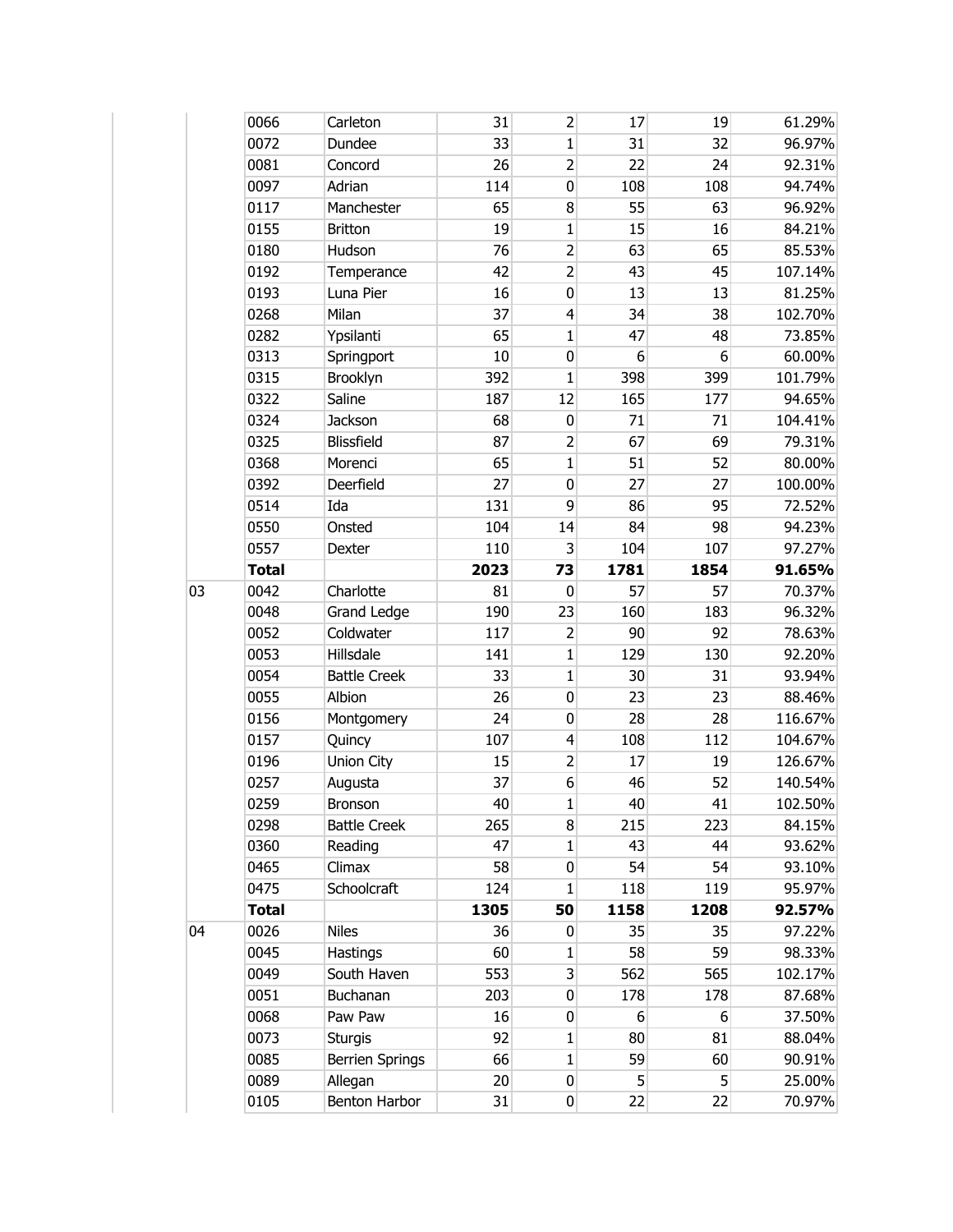|             | <b>Total</b> |              |                                 | 251       | $\pmb{0}$               | 251            | 251            | 100.00%           |
|-------------|--------------|--------------|---------------------------------|-----------|-------------------------|----------------|----------------|-------------------|
|             |              | <b>Total</b> |                                 | 251       | $\pmb{0}$               | 251            | 251            | 100.00%           |
| <b>DEPT</b> | 20           | 0225         | Lansing                         | 251       | 0                       | 251            | 251            | 100.00%           |
|             | <b>Total</b> |              |                                 | 10771     | 266                     | 9494           | 9760           | 90.61%            |
|             |              | <b>Total</b> |                                 | 5024      | 117                     | 4383           | 4500           | 89.57%            |
|             |              | 1111         | Walker                          | 0         | 0                       | 15             | 15             | #DIV/0!           |
|             |              | 0528         | Alto                            | 115       | 1                       | 93             | 94             | 81.74%            |
|             |              | 0459         | <b>Grand Rapids</b>             | 206       | 8                       | 178            | 186            | 90.29%            |
|             |              | 0376         | Marne                           | 82        | 7                       | 64             | 71             | 86.59%            |
|             |              | 0356         | <b>Grand Rapids</b>             | 348       | 0                       | 307            | 307            | 88.22%            |
|             |              | 0305         | Caledonia                       | 234       | $\overline{\mathbf{r}}$ | 212            | 216            | 92.31%            |
|             |              | 0287         | Cedar Springs                   | 290       | 14                      | 236            | 250            | 86.21%            |
|             |              | 0258         | <b>Grand Rapids</b>             | 123       | 16                      | 91             | 107            | 86.99%            |
|             |              | 0208         | Kentwood                        | 335       | 5                       | 260            | 265            | 79.10%            |
|             |              | 0179         | Grandville                      | 247       | $\overline{\mathbf{4}}$ | 253            | 257            | 104.05%           |
|             |              | 0154         | Wyoming                         | 253       | 14                      | 210            | 224            | 88.54%            |
|             |              | 0123         | Kent City                       | 121       | 5                       | 122            | 127            | 104.96%           |
|             |              | 0102         | Rockford                        | 102       | $\mathbf 0$             | 82             | 82             | 80.39%            |
|             |              | 0059         | <b>Grand Rapids</b>             | 19        | 1                       | 16             | 17             | 89.47%            |
|             |              | 0047         | Comstock Park                   | 357       | 9                       | 301            | 310            | 86.83%            |
|             |              | 0033         | Zeeland                         | 23        | $\mathbf 0$             | 18             | 18             | 78.26%            |
|             |              | 0028         | <b>Grand Haven</b>              | 1739      | 21                      | 1562           | 1583           | 91.03%            |
|             |              | 0006         | Holland                         | 359       | $\mathbf 0$             | 310            | 310            | 86.35%            |
|             | 05           | 0002         | <b>Grand Rapids</b>             | 71        | 8                       | 53             | 61             | 85.92%            |
|             |              | <b>Total</b> |                                 | 2419      | 26                      | 2172           | 2198           | 90.86%            |
|             |              | 0568         | Stevensville                    | 177       | $\bf 8$                 | 152            | 160            | 90.40%            |
|             |              | 0518         | New Troy                        | 44        | 0                       | 53             | 53             | 120.45%           |
|             |              |              |                                 |           |                         |                |                |                   |
|             |              | 0484         | Colon<br><b>Hickory Corners</b> | 123       | $\pmb{0}$<br>1          | 92             | 93             | 104.76%<br>75.61% |
|             |              | 0365<br>0454 | Edwardsburg                     | 159<br>84 | $\overline{c}$          | 145<br>88      | 147<br>88      | 92.45%            |
|             |              | 0362         | Coloma                          | 63        | $\overline{c}$          | 45             | 47             | 74.60%            |
|             |              | 0345         | Baroda                          | 45        | $\pmb{0}$               | 38             | 38             | 84.44%            |
|             |              | 0344         | Galien                          | 37        | 0                       | 34             | 34             | 91.89%            |
|             |              | 0331         | Bridgman                        | 73        | 1                       | 63             | 64             | 87.67%            |
|             |              | 0309         | Decatur                         | 10        | $\pmb{0}$               | $\overline{2}$ | $\overline{2}$ | 20.00%            |
|             |              | 0223         | Constantine                     | 86        | 0                       | 66             | 66             | 76.74%            |
|             |              | 0204         | Three Oaks                      | 116       | $\overline{\mathbf{4}}$ | 105            | 109            | 93.97%            |
|             |              | 0174         | Lawrence                        | 29        | $\mathbf 1$             | 40             | 41             | 141.38%           |
|             |              | 0170         | <b>Three Rivers</b>             | 74        | $\pmb{0}$               | 43             | 43             | 58.11%            |
|             |              | 0169         | New Buffalo                     | 38        | 0                       | 48             | 48             | 126.32%           |
|             |              | 0160         | Bangor                          | 48        | $\pmb{0}$               | 38             | 38             | 79.17%            |
|             |              | 0138         | White Pigeon                    | 21        | $\mathbf 0$             | 1              | 1              | 4.76%             |
|             |              | 0127         | Dorr                            | 115       | 1                       | 114            | 115            | 100.00%           |
|             |              |              |                                 |           |                         |                |                |                   |